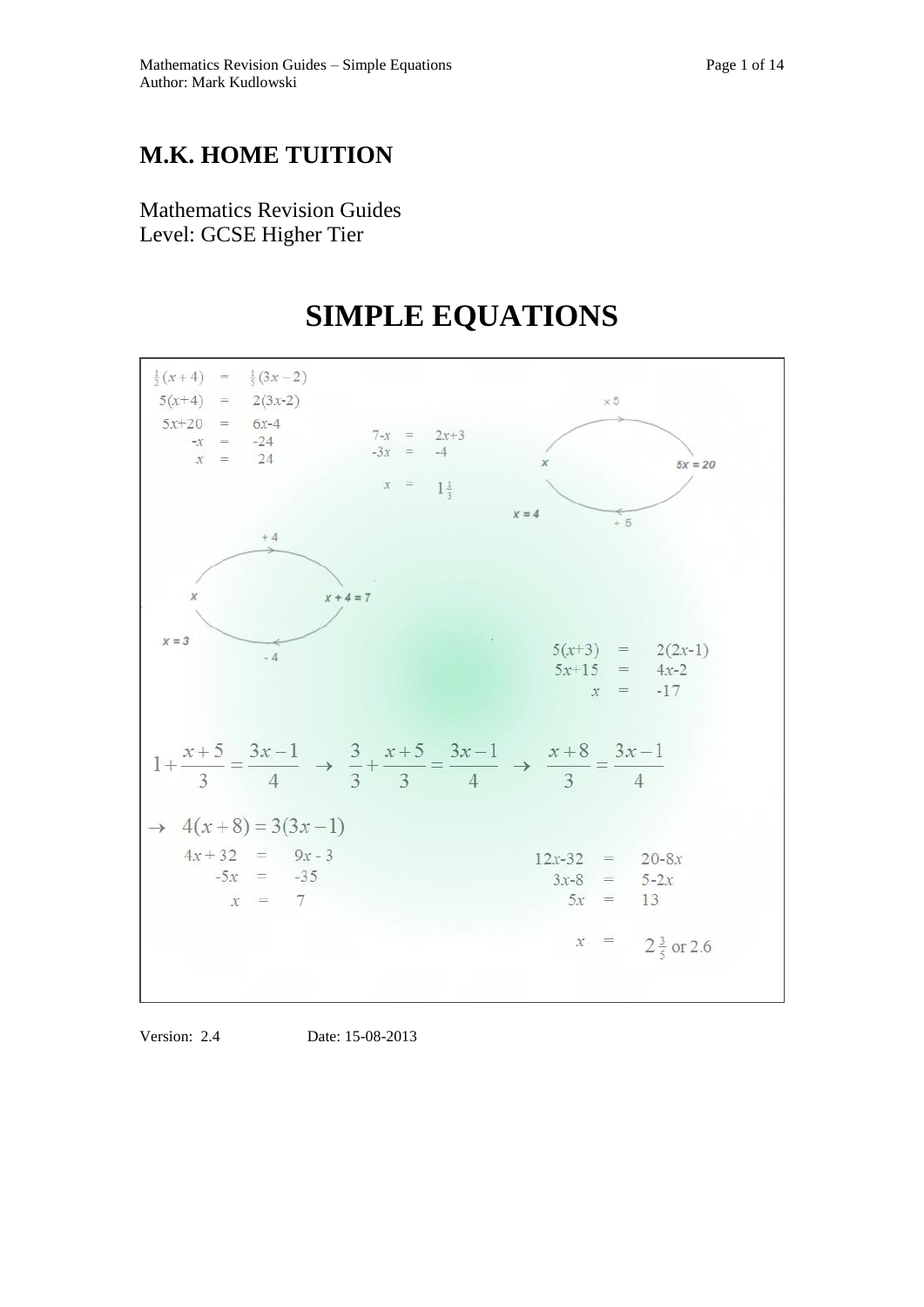An **equation** connects two algebraic expressions, and always includes an equality sign.

A few examples of equations are:  $2A + 3B = 4A - B$ ;  $7x = 42$ ;  $y^2 = 4ax$ ;  $2x^2 + 5x - 3 = 0$ 

An **identity** is an equation which holds true regardless of what value the variables can take.

Thus the statement  $2x^2 = 32$  is an equation,. as it has only two solutions for *x*, namely 4 and -4, and is not true when *x* takes any other value.

The statement  $2x + 10 = 2(x+5)$  is an identity, because it holds true for **all** values of *x*. We could also say that the expressions  $2x + 10$  and  $2(x+5)$  are equivalent, and, to emphasise the point, we have the sign  $\equiv$  ("is equivalent to") for identities.

Pedantically, we should say  $2x + 10 \equiv 2(x+5)$ , but most written material generally just uses the = sign, even for identities..

#### **Setting up an equation from a mathematical statement.**

#### **Example (1).**

Write the equation corresponding to the instructions "Take a number *x*, double it and then add 5. Store the result in *y.*"

The equation is  $y = 2x + 5$ .

#### **Example (2).**

Write the equation corresponding to the instructions "Take a number *a*, square it and then subtract 7. Store the result in *b.*"

The equation is  $b = a^2 - 7$ .

#### **Example (3).**

Emma has *x* beads, Fiona has three times as many as Emma, and Gina has four fewer beads than Fiona. All three have 80 beads between them.

Form an equation connecting the total number of beads.

If Emma has *x* beads, Fiona will have 3*x* beads, and Gina will have 3*x –* 4 beads. The expression for the total number of beads is  $x + 3x + 3x - 4$ , or  $7x - 4$ . As the total number of beads is 80, the corresponding equation is  $7x - 4 = 80$ .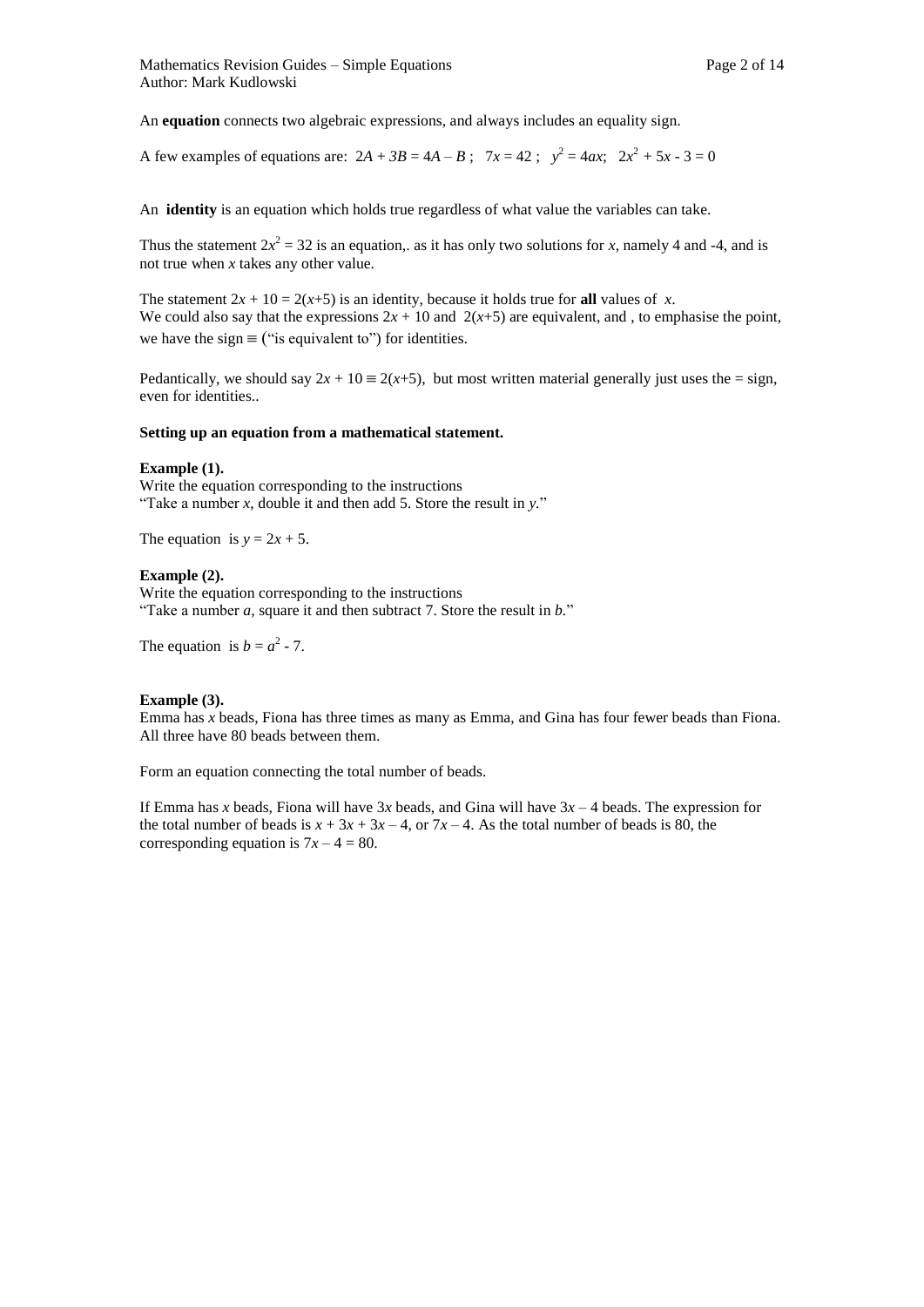#### **Linear Equations.**

If an equation contains no power of a variable greater than the first, it is termed a **linear** equation. Thus the equations  $2x + 5 = 11$  and  $8 - y = 5$  are linear, but  $x^2 - 2x + 1 = 5$  is not, because of the presence of the  $x^2$  term.

The key to solving linear equations is to "balance" them by performing the same arithmetic on each side of the equality sign so that the variable ends up by itself on one side.

The simplest equations have the expression with the variable on the left, and a number on the right.

Take the equation  $x + 3 = 12$ . We can add 2 to both sides and end up with the equation  $x + 5 = 14$ , or we can double it and end up with  $2x + 6 = 24$ , but the modified equations still have the same solution as the original. Even better, we can subtract 3 from both sides and end up with the equation  $x = 9$ . In other words, we have solved the equation  $x + 3 = 12$ , giving the solution  $x = 9$ .

What we had done was to change the expression  $x + 3$  into  $x$  by performing the inverse operation of subtracting 3 from it.

Similarly, the expression  $x - 5 = 6$  can have 5 added to both sides, leading to the solution  $x = 11$ . (Addition is the inverse of subtraction)

Because 5*x* is *x* multiplied by 5, we can divide both sides of the equation  $5x = 35$  by 5, leading to the solution  $x = 7$ . (Division is the inverse of multiplication and vice versa)

Finally.  $\frac{1}{3}$  $\frac{x}{3}$  is *x* divided by 3, so we multiply both sides of the equation  $\frac{x}{3}$  $\frac{x}{2}$  = 8 by 3, leading to the solution  $x = 24$ .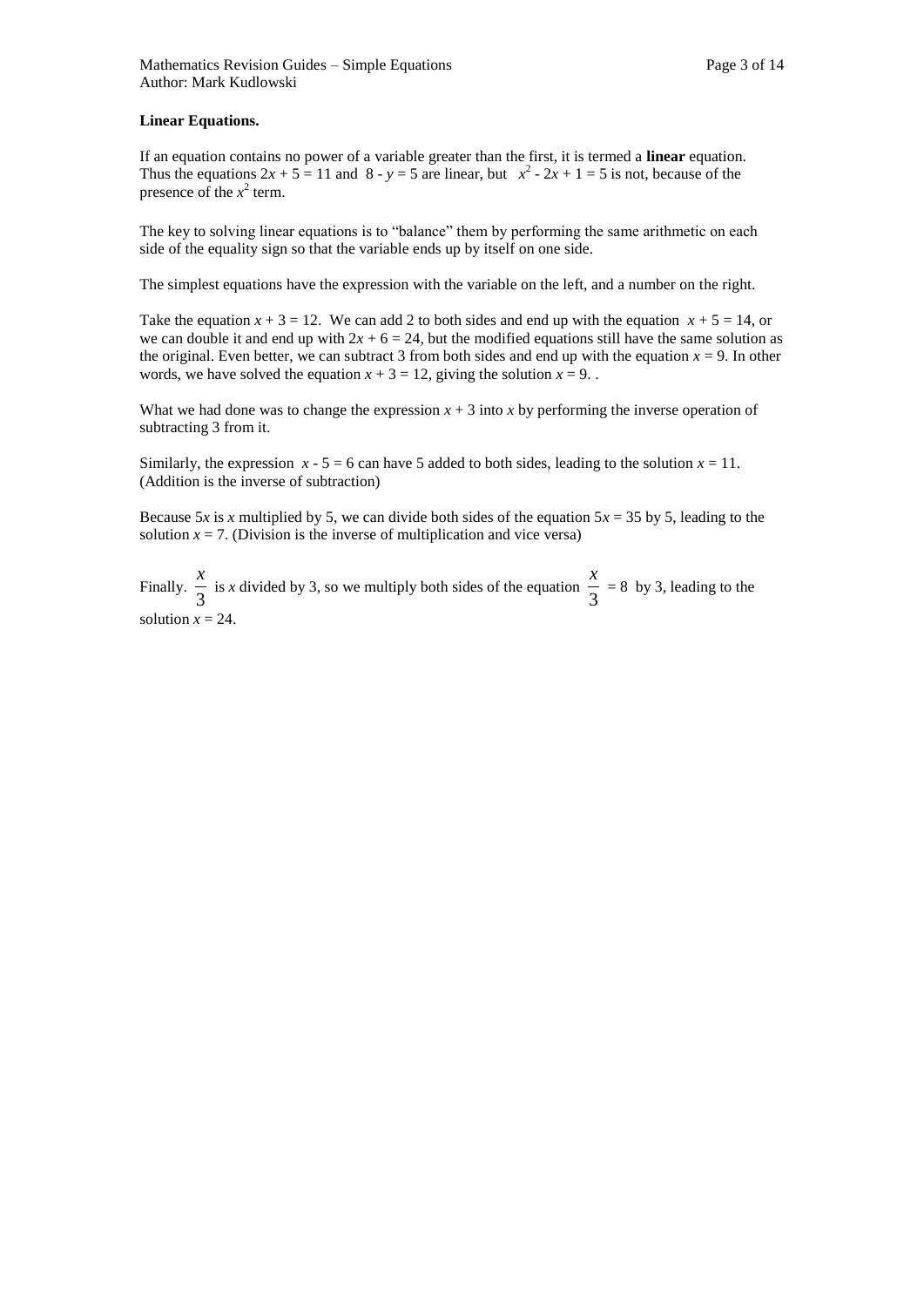**Examples (4):** Solve the equations i)  $5x = 20$ ; ii)  $x - 7 = -1$ ; iii)  $2x - 3 = 0$ ; iv)  $4(x - 3) = 7$ .

| $5x = 20$              |                                                           |                           |                        |
|------------------------|-----------------------------------------------------------|---------------------------|------------------------|
|                        | $\begin{array}{rcl} 5x & = & 20 \\ x & = & 4 \end{array}$ |                           | Divide both sides by 5 |
| $x - 7 = -1$           |                                                           |                           |                        |
|                        | $x-7 = -1$<br>$x = 6$                                     |                           | Add 7 to both sides    |
| $2x-3=0$               |                                                           |                           |                        |
| $2x-3 = 0$<br>$2x = 3$ |                                                           |                           | Add 3 to both sides    |
|                        |                                                           | $x = 1\frac{1}{2}$ or 1.5 | Divide both sides by 2 |
| $A(x, 2) = 7$          |                                                           |                           |                        |

 $4(x-3) = 7$ 

| $4(x-3) = 7$<br>$4x-12 = 7$ |           |                            | Expand brackets        |
|-----------------------------|-----------|----------------------------|------------------------|
|                             | $4x = 19$ |                            | Add 12 to both sides   |
|                             |           | $x = 4\frac{3}{4}$ or 4.75 | Divide both sides by 4 |

#### **Correct use of the equality sign.**

The solution to equation i) in the last example could have been written in shorter form as follows:

|               | $5x = 20, \therefore x = 4$ | using the sign for 'therefore'                                      |
|---------------|-----------------------------|---------------------------------------------------------------------|
| or.           | $5x = 20$ , hence $x = 4$   | in words                                                            |
| <sub>or</sub> | $5x = 20 \rightarrow x = 4$ | using arrow symbol as shorthand for ' if $5x = 20$ , then $x = 4$ ' |

#### The last statement is one of **implication***.*

There is a more correct symbol for implication, namely  $\Rightarrow$ , but the simpler arrow  $\rightarrow$  is acceptable at GCSE.

There is however no doubt about this incorrect way of writing down the solution.

#### $5x = 20 = x = 4$  **Completely unacceptable !**

We have two equations here:  $5x = 20$  and  $x = 4$ . The second one is the first one divided by 5, and so they are not equal to each other. They have the same *solutions* for *x,* however.

In addition, the faulty 'equation'  $5x = 20 = x = 4$  implies that all three of the statements " $5x = 20$ ", " $20 = x$ " and " $x = 4$ " are satisfied, which is clearly impossible.

On the other hand a statement such as  $2x + 6 = 2(x+3)$  is mathematically correct, because we have *expressions* on each side of the equals sign, not *equations*. Sometimes a linear equation might have the variable on both sides of the equality sign.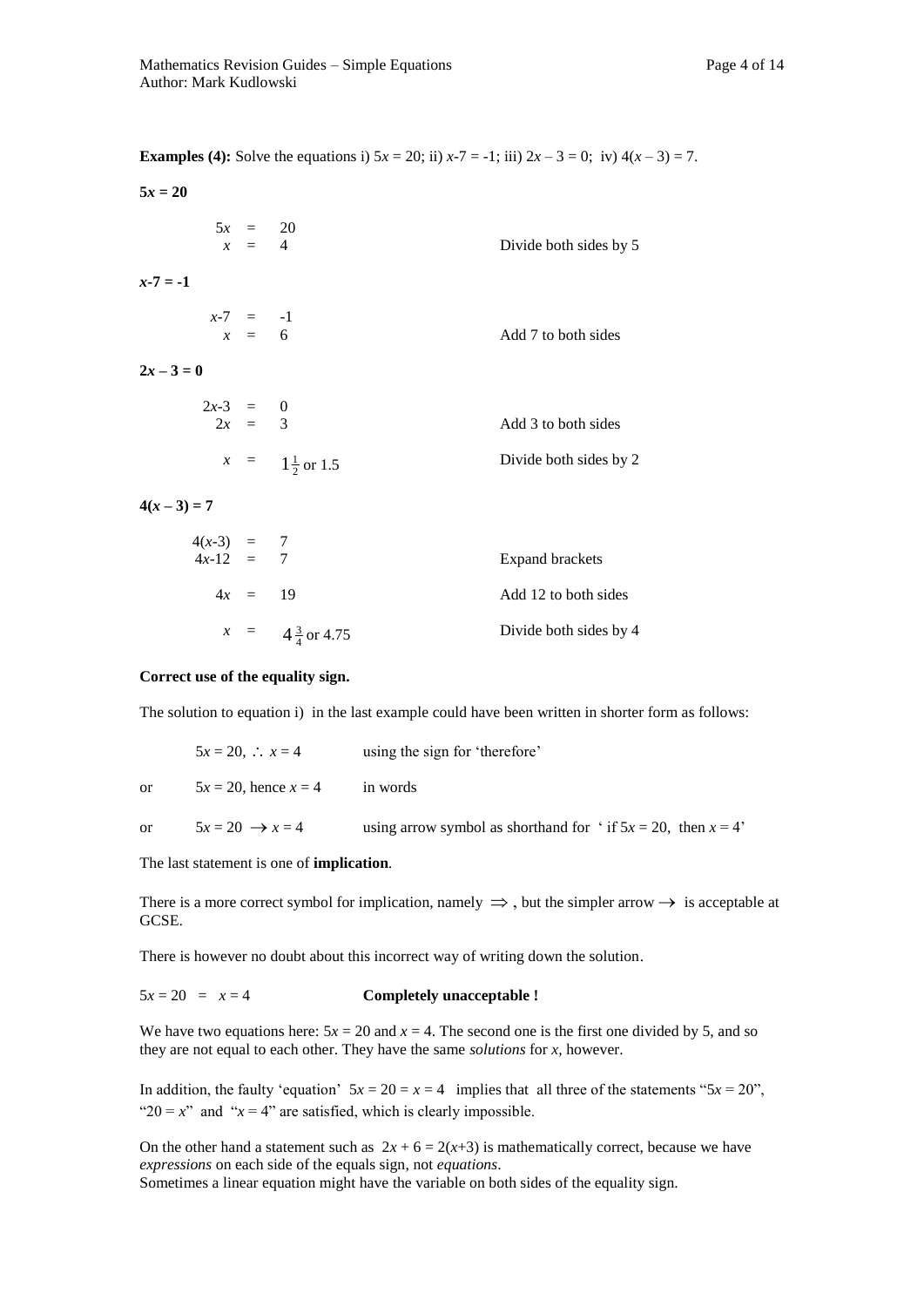In such cases, we must bring the variable onto one side of the equation (separate the variable).

**Examples (5):** Solve the equations i)  $9-x = 2x+3$ ; ii)  $12x-32 = 20-8x$ 

#### $9-x = 2x+3$

The aim here is to bring the *x* to one side of the equation and any numbers on to the other.

| $9-3x = 3$ |         | $9-x = 2x+3$ | Subtract $2x$ from each side                |
|------------|---------|--------------|---------------------------------------------|
| $-3x = -6$ |         |              | Subtract 9 from each side (this isolates x) |
|            | $x = 2$ |              | Divide both sides by $-3$                   |

We could have avoided the division by a negative if we had brought *x* to the right-hand-side.

|          | $9-x = 2x+3$ |                                             |
|----------|--------------|---------------------------------------------|
|          | $9 = 3x+3$   | Add x to each side                          |
| $6 = 3x$ |              | Subtract 3 from each side (this isolates x) |
| $2 = x$  |              | Divide both sides by 3                      |

The statements  $2 = x$  and  $x = 2$  are equivalent, of course.

With practice, the two subtractions can be carried out in one go:

|          | $9-x = 2x+3$ |                                                                      |
|----------|--------------|----------------------------------------------------------------------|
| $6 = 3x$ |              | Add $x - 3$ to each side (separating the x-term<br>from the number). |
| $2 = x$  |              | Divide both sides by 3                                               |

Adding *x* - 3 to each side of the equation separates the *x*-term and the number term in one step.

### $12x - 32 = 20 - 8x$

| $12x-32 = 20-8x$ |           |                           |                                             |
|------------------|-----------|---------------------------|---------------------------------------------|
|                  |           | $3x-8 = 5-2x$             | Divide both sides by the common factor of 4 |
| $5x-8 = 5$       |           |                           | Add $2x$ to each side                       |
|                  | $5x = 13$ |                           | Add 8 to each side                          |
|                  |           | $x = 2\frac{3}{5}$ or 2.6 | Divide both sides by 5                      |
|                  |           |                           |                                             |

Again, the two additions can be carried out in one go:

| $12x-32 = 20-8x$ |           |                           |                                                            |
|------------------|-----------|---------------------------|------------------------------------------------------------|
| $3x-8 = 5-2x$    |           |                           | Divide both sides by the common factor of 4                |
|                  | $5x = 13$ |                           | Add $2x + 8$ to each side (separate x term from<br>number) |
|                  |           | $x = 2\frac{3}{5}$ or 2.6 | Divide both sides by 5                                     |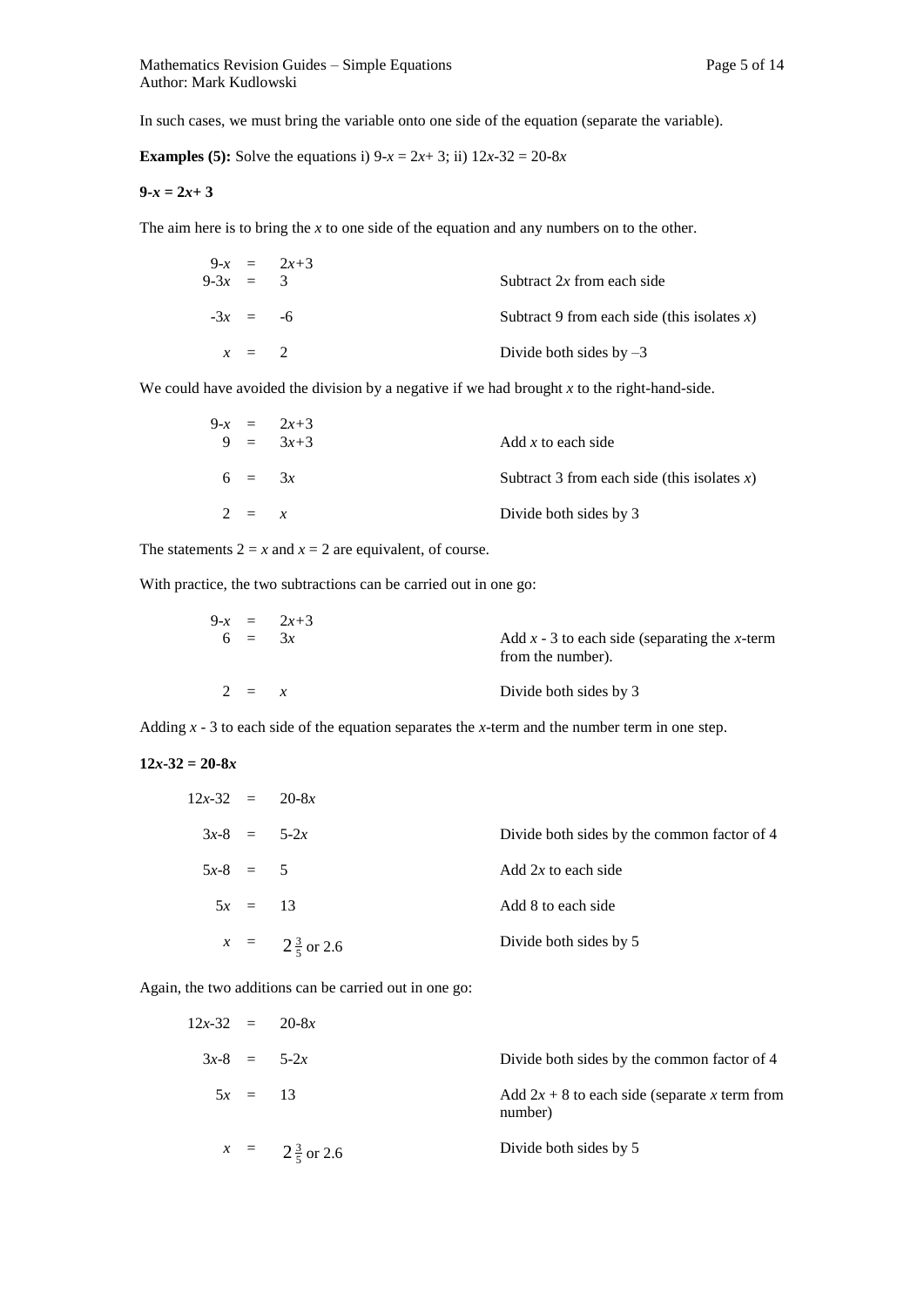Mathematics Revision Guides – Simple Equations **Page 6** of 14 Author: Mark Kudlowski

**Examples (6):** Solve the equations i)  $5(x+3) = 2(2x-1)$ ; ii)  $\frac{x+3}{2} = \frac{3x-3}{5}$  $3x - 2$ 2  $\frac{x+4}{2} = \frac{3x-4}{2}$ 

| i) $5(x+3) = 2(2x-1)$ |                                                       |
|-----------------------|-------------------------------------------------------|
| $5(x+3) = 2(2x-1)$    |                                                       |
| $5x+15 = 4x-2$        | Expand both sides                                     |
| $x = -17$             | Subtract $(4x+15)$ from each side (separate<br>terms) |

ii)  $\frac{1}{2} = \frac{1}{5}$  $3x - 2$ 2  $\frac{x+4}{2} = \frac{3x-4}{2}$ 

When an equation includes fractional terms, it is best to get rid of the fractions by using a suitable multiplier – i.e. the lowest common multiple of the denominators.

| $\mathcal{D}_{\mathcal{L}}$ | $x+4 = 3x-2$<br>$\overline{5}$                    |                                                                                                                                          |
|-----------------------------|---------------------------------------------------|------------------------------------------------------------------------------------------------------------------------------------------|
| $\mathcal{D}_{\mathcal{L}}$ | $10(x+4) = 10(3x-2)$<br>$\overline{\phantom{a}}5$ | Eliminate the fractions by multiplying both<br>sides by 10 (the LCM of the denominators)                                                 |
|                             | $5(x+4) = 2(3x-2)$                                | With practice, the two last steps can be<br>combined mentally.                                                                           |
| $5x+20 = 6x-4$              |                                                   | Expand both sides                                                                                                                        |
|                             | $20 = x-4$<br>$24 = x$                            | Subtract $5x$ from each side<br>Add 4 to each side (separate the terms)<br>(We brought x to the RHS to avoid dividing<br>by a negative). |

Solution is  $x = 24$ .

#### **Example (7).**

Emma has *x* beads, Fiona has three times as many as Emma, and Gina has four fewer beads than Fiona. All three have 80 beads between them. Form an equation connecting the total number of beads and thus work out how many beads they each have. (This is Example (3) with the extra requirement of solving the resulting equation.)

If Emma has *x* beads, Fiona will have 3*x* beads, and Gina will 3*x –* 4 beads. The expression for the total number of beads is  $7x - 4$ , and the required equation is  $7x - 4 = 80$ .

$$
7x-4=80
$$

| $7x-4 = 80$<br>$7x = 84$ |          | Add 4 to both sides    |
|--------------------------|----------|------------------------|
|                          | $x = 12$ | Divide both sides by 7 |

Emma has *x* or 12 beads, Fiona has  $3x$  or 36, and Gina has  $3x - 4$ , or 32.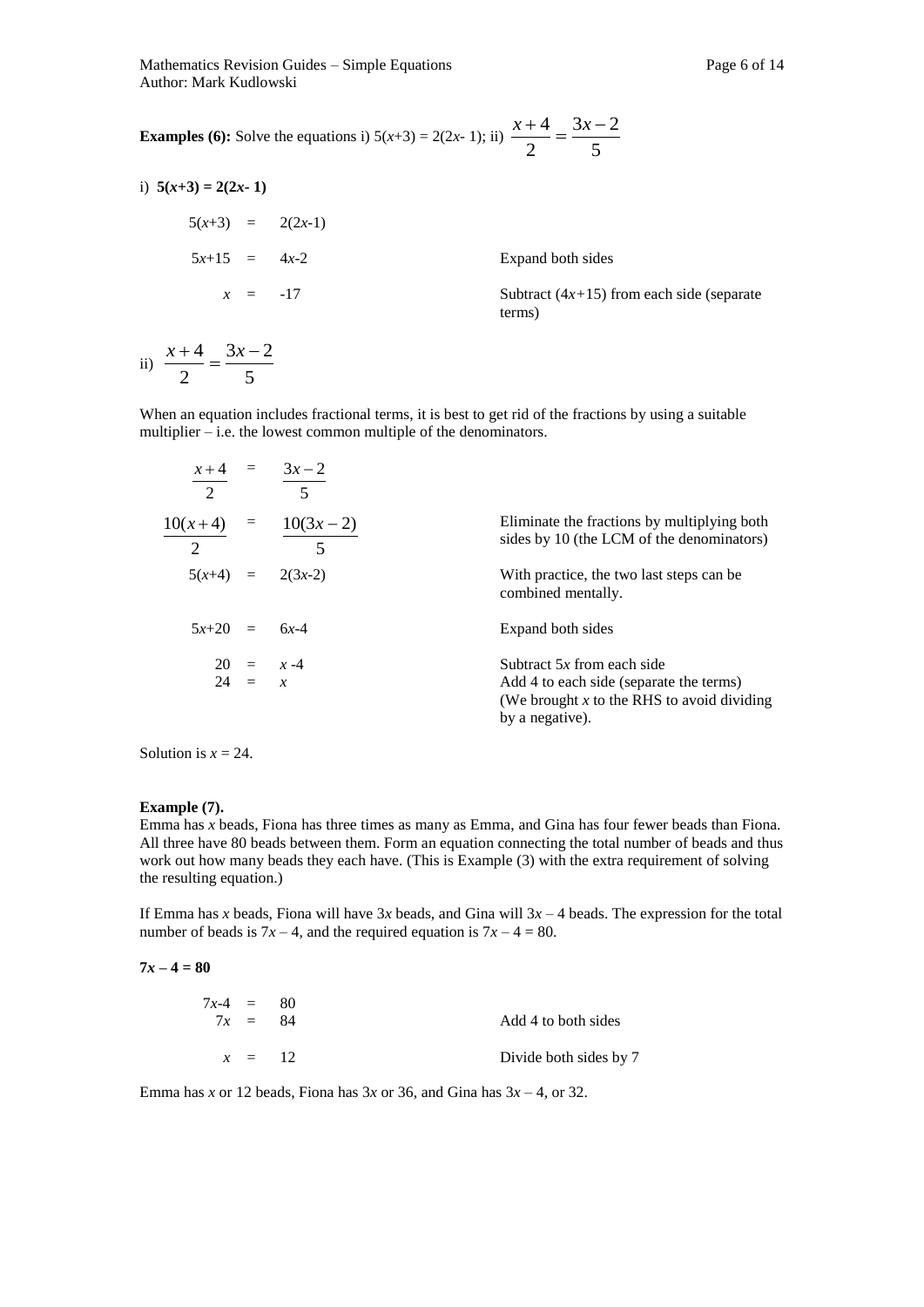Sometimes an equation may be written in the form  $\frac{a}{b} = \frac{a}{d}$ *c b*  $\frac{a}{b} = \frac{c}{a}$  where *a*, *b*, *c* and *d* are algebraic expressions, and *b* and *d* are **not zero.** 

The expression can be rewritten as  $ad = bc - a$  process known as **cross-multiplication.** 

(The = sign has been replaced below to illustrate the 'cross'.)

$$
\frac{a}{b} \mathbf{X} \frac{c}{d} \to ad = bc \, .
$$

This works because  $\frac{a}{b} = \frac{b}{d}$ *c b*  $\frac{a}{b} = \frac{c}{c}$  can be rewritten as

$$
\frac{a(bd)}{b} = \frac{c(bd)}{d}
$$
 (multiplying both sides by the product of the denominators), and finally

$$
\frac{a(bd)}{b} = \frac{c(bd)}{d}
$$
 (cancelling common factors)  $\rightarrow ad = bc$ .

The next example is ridiculous and trivial, but it does illustrate an important point.

**Example (7):** Solve  $2x = x$ .

 $2x = x$ 

| $2x = x$ |                              |
|----------|------------------------------|
| $x = 0$  | Subtract $x$ from both sides |

This is the correct solution of the equation, but see what happens if we try the alternative below.

 $2x = x$ 

| $2x = x$ |                          |
|----------|--------------------------|
| $2 = 1$  | Divide both sides by $x$ |

We have ended up with the statement  $2 = 1$ , which is clearly nonsense.

The problem here is that we have divided both sides of the equation by a *variable*, *x*, rather than by a *non–zero constant*. Because the only solution of the trivial equation is  $x = 0$ , we have effectively divided both sides by zero. This also holds true when 'cancelling out' expressions on dividing.

In mathematics, division by zero is an **undefined** operation – you just can't do it !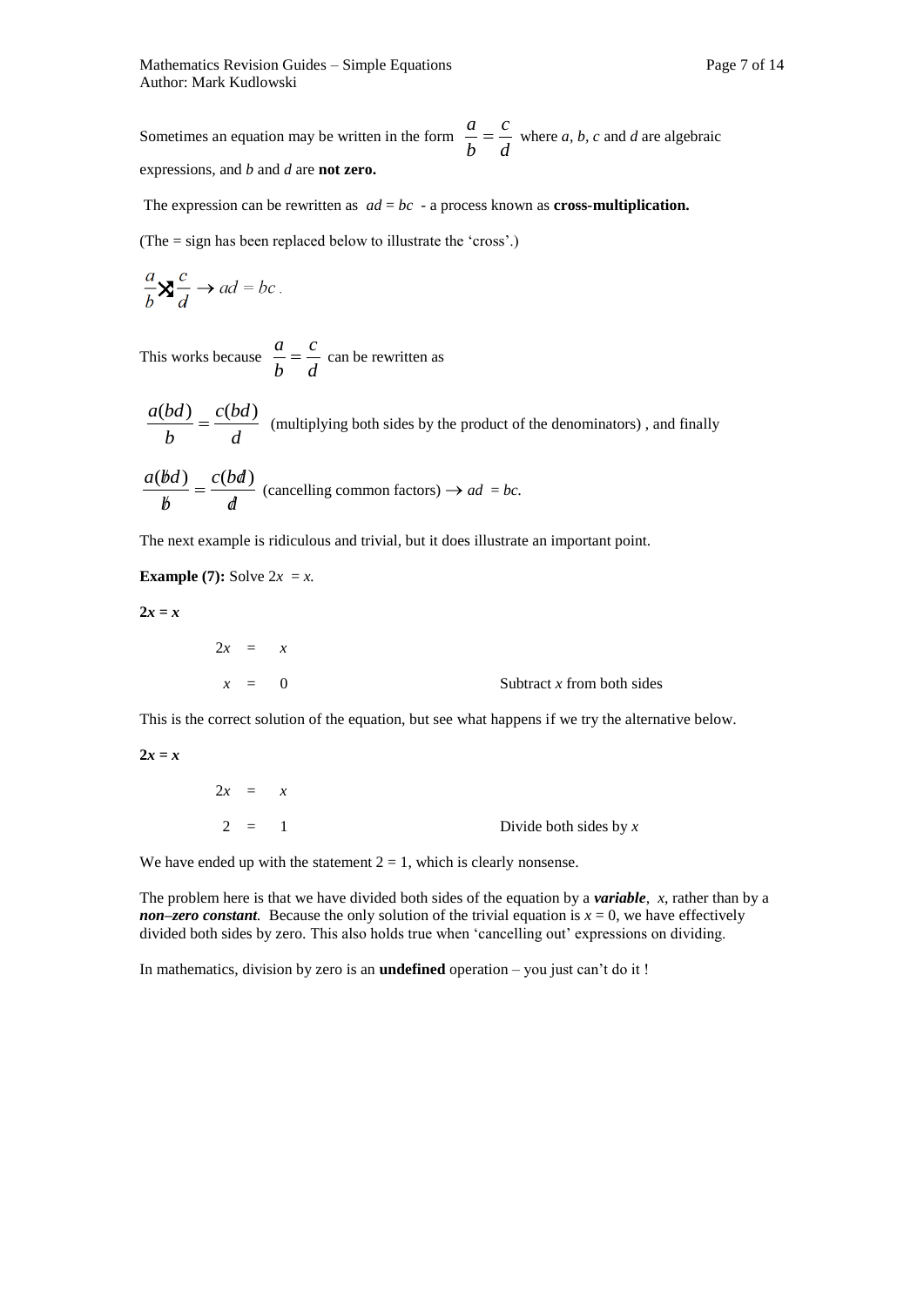Mathematics Revision Guides – Simple Equations Page 8 of 14 Author: Mark Kudlowski

**Example (8):** Solve the equation  $\frac{1}{2} = \frac{3}{5}$  $3x - 2$ 2  $\frac{x+4}{2} = \frac{3x-2}{3}$ . (This is identical to part ii of Example 6.)

Cross-multiplying,

$$
\frac{x+4}{2} \mathbf{X} \frac{3x-2}{5} \rightarrow 5(x+4) = 2(3x+2).
$$

The process continues as in Example 6 ii).

|                |          | $5(x+4) = 2(3x-2)$ | With practice, the two last steps can be<br>combined mentally.                                                                             |
|----------------|----------|--------------------|--------------------------------------------------------------------------------------------------------------------------------------------|
| $5x+20 = 6x-4$ |          |                    | Expand both sides                                                                                                                          |
|                | $24 = x$ | $20 = x - 4$       | Subtract $5x$ from each side<br>Add 4 to each side (separate the terms)<br>(We brought $x$ to the RHS to avoid dividing<br>by a negative). |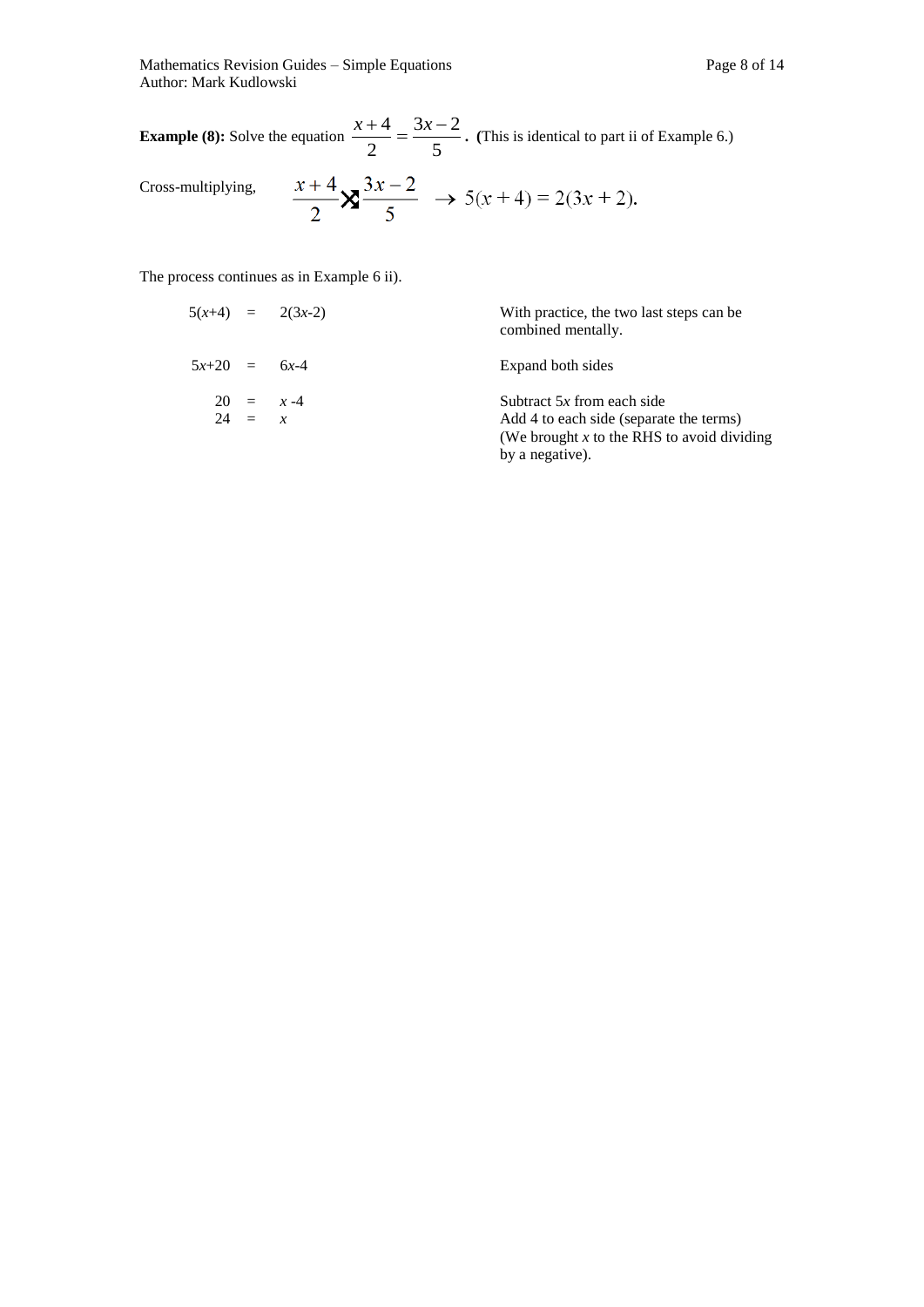Although cross-multiplication is a useful tool, care must be taken if an equation is not exactly of the

form 
$$
\frac{a}{b} = \frac{c}{d}
$$
.

**Example (9):** Solve the equation  $1 + \frac{24}{3} = \frac{34}{4}$  $3x - 1$ 3  $1 + \frac{x+5}{2} = \frac{3x-1}{4}$ .

(Without cross-multiplication)

| $12+4(x+5) = 3(3x-1)$ |             | Eliminate the fractions by multiplying both<br>sides by 12 (the LCM of the denominators) |
|-----------------------|-------------|------------------------------------------------------------------------------------------|
| $4x + 32 = 9x - 3$    |             | Expand both sides                                                                        |
|                       | $-5x = -35$ | Subtract $(9x + 32)$ from each side to separate<br>the terms                             |
|                       | $x = 7$     | Divide both sides by $-5$                                                                |

(With cross-multiplication)

We **cannot** cross-multiply straight away to get something like  $1 + 4(x + 5) = 3(3x - 1)$ , since the lefthand side is not a simple fraction.

The LHS would need to be converted to a simple fraction to put the equation into  $\frac{a}{b} = \frac{a}{d}$ *c b*  $\frac{a}{b} = \frac{c}{c}$  form:

$$
1 + \frac{x+5}{3} = \frac{3x-1}{4} \rightarrow \frac{3}{3} + \frac{x+5}{3} = \frac{3x-1}{4} \rightarrow \frac{x+8}{3} = \frac{3x-1}{4}
$$

Both sides of the equation are now of the correct form for us to be able to cross-multiply:

$$
\frac{x+8}{3} = \frac{3x-1}{4} \rightarrow 4(x+8) = 3(3x-1)
$$
  
4x + 32 = 9x - 3  
5x = -35  
  

$$
x = 7
$$
 Divide both sides by -5

On the whole, it is better not to cross-multiply unless the equation is already in the  $\frac{a}{b} = \frac{a}{d}$ *c b*  $\frac{a}{b} = \frac{c}{c}$  form. Using L.C.M's of the denominators is safer !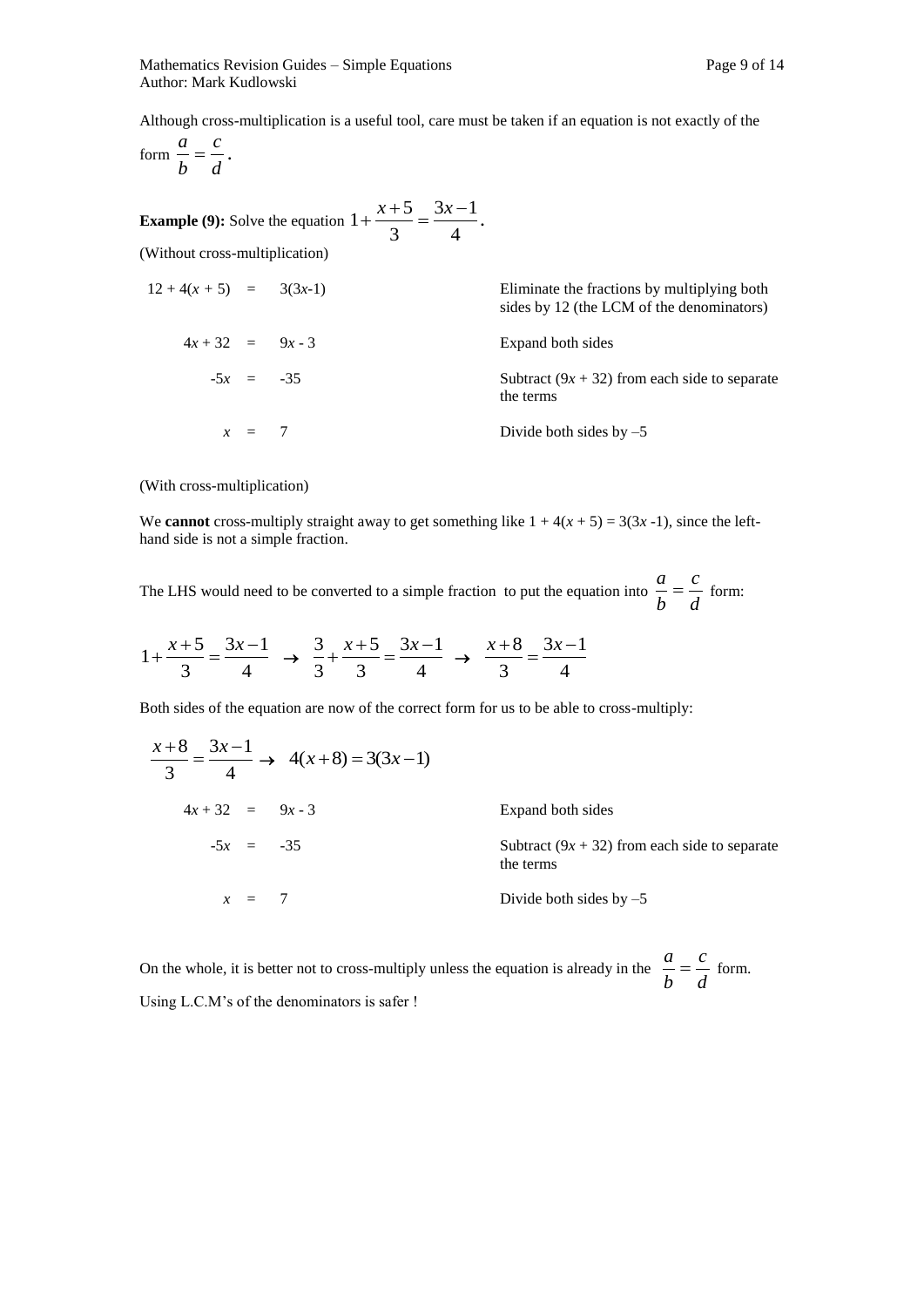Mathematics Revision Guides – Simple Equations **Page 10** of 14 Author: Mark Kudlowski

#### **Inverse Operations.**

The last examples demonstrated the idea of **inverse**  operations.

When solving  $5x = 20$ , we realised that we had to **multiply** *x* by 5 to give 20.

The opposite process of finding *x* from 20 involved **dividing** by 5.

Similarly to solve an equation like  $x + 4 = 7$ , we must have **added** 4 to *x* to give 7.

Therefore to find *x* we **subtract** 4 from 7 to get 3.



Therefore we take the **square root** of 36 to get the original *x.* 

we took the **square** of *x* to get 36.

The equation  $x^2 = 36$  is not linear, but we can see that

When the solution of an equation takes more than one step, the order of inverse operations is also reversed.



When solving  $5x-2 = 0$ , we had to perform two operations; firstly to multiply x by 5 and then to subtract 2 from the result.

The inverse process is to add 2 and then divide by 5 to get the solution  $x = 0.4$ .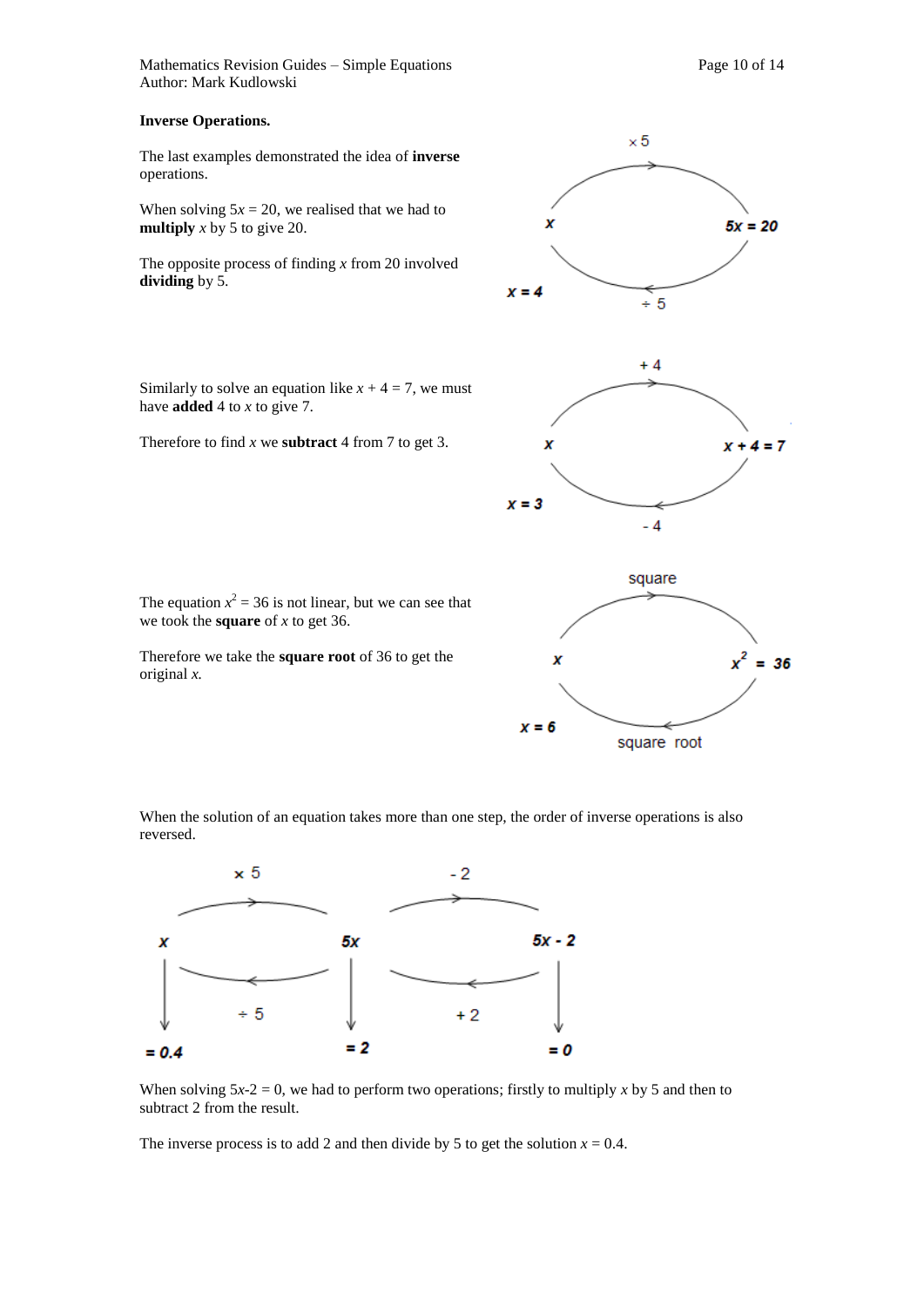From the examples above, it can be seen that addition and subtraction are inverse operations, as are multiplication and division.

Other examples of inverse pairs are taking squares and square roots, cubes and cube roots.

Some operations are self-inverse, such as taking the reciprocal of a number (i.e. dividing it into 1). Thus  $1 \div 2 = \frac{1}{2}$  and  $1 \div \frac{1}{2} = 2$ .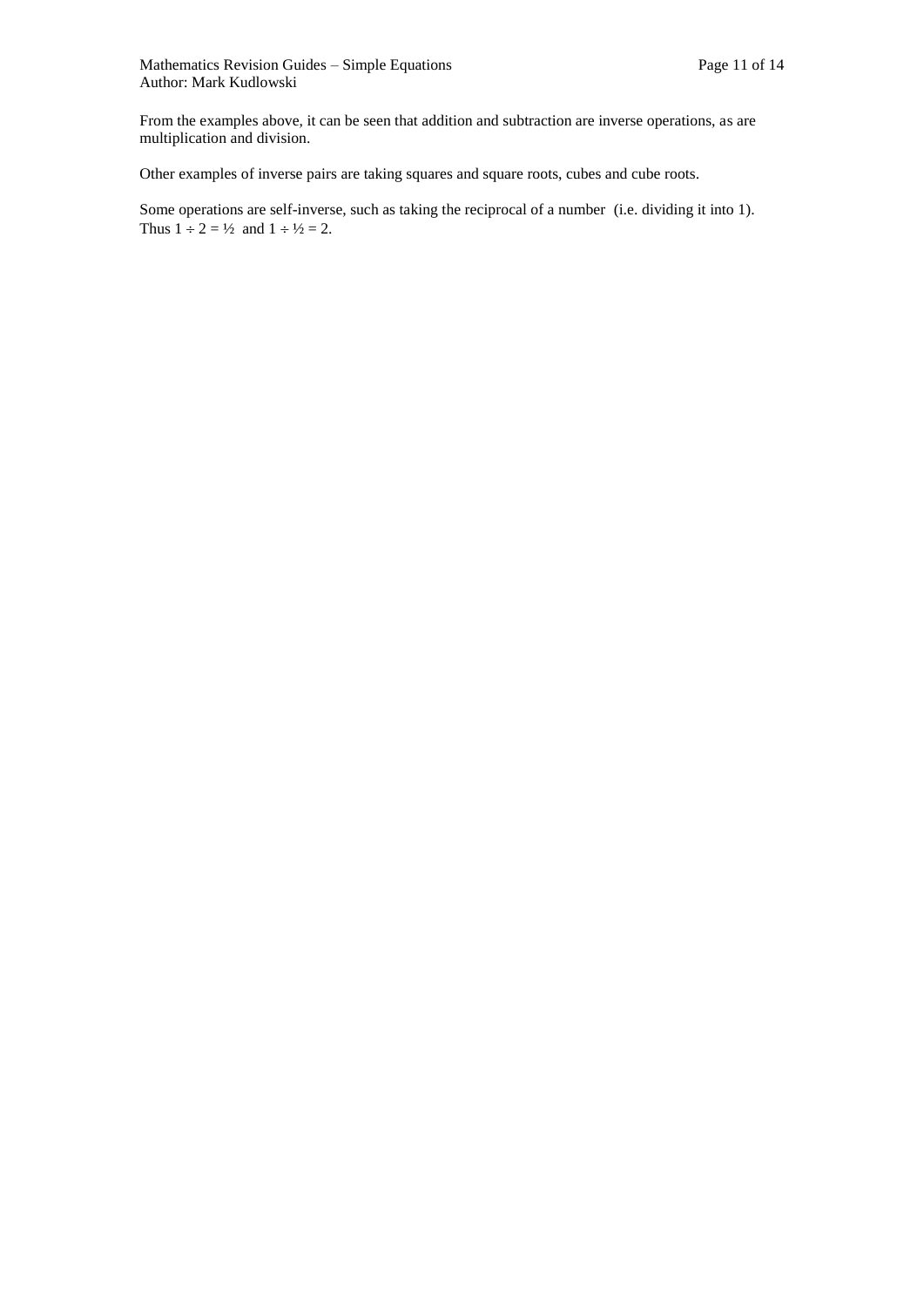#### **Linear equations with a "shape and space" tie-in.**

The following examples require us to form equations from geometrical facts, and then to solve it.

#### N.B. **None of the diagrams in those examples are drawn accurately.**

**Example (10):** The long sides of a rectangle are 4 cm longer than the short sides. Given that the perimeter of the rectangle is 36 cm, find the lengths of the sides of the rectangle.

The length of a short side is *x* cm, and that of a long side is  $(x + 4)$  cm.

The perimeter is 36 cm, so we can form this equation from the formula for the perimeter of a rectangle:

 $x + (x + 4) + x + (x + 4) = 36$ 

Tidying up, we have the equation  $4x + 8 = 36$ , and then we solve it:

 $4x + 8 = 36 \rightarrow 4x = 28 \rightarrow x = 7$ . (Intermediate steps not shown in detail)

Since  $x = 7$ , the short sides are *x* cm, or **7 cm** long and the long sides are  $(x + 4)$  cm, or **11 cm** long.

**Example (11):** An isosceles triangle has a perimeter of 48 cm. The lengths, in centimetres, of the two equal sides are given as 2*x*   $+ 3$  and  $27 - x$ . Find the length of the third side.

From the given data, we can form the linear equations:

 $2x + 3 = 27 - x$  (given the two equal sides)

and then use the resulting solution in *x* and the perimeter formula to find the third side.

 $2x + 3 = 27 - x \rightarrow 3x + 3 = 27 \rightarrow 3x = 24 \rightarrow x = 8.$ 

By substituting  $x = 8$  into either  $2x + 3$  or  $27 - x$ , we find that the two equal sides are each 19 cm long. As the perimeter is 48 cm, we subtract twice 19 from 48, giving the length of the third side as **10 cm**.



**Perimeter: 36 cm** 

 $(x+4)$  cm

 $x$  cm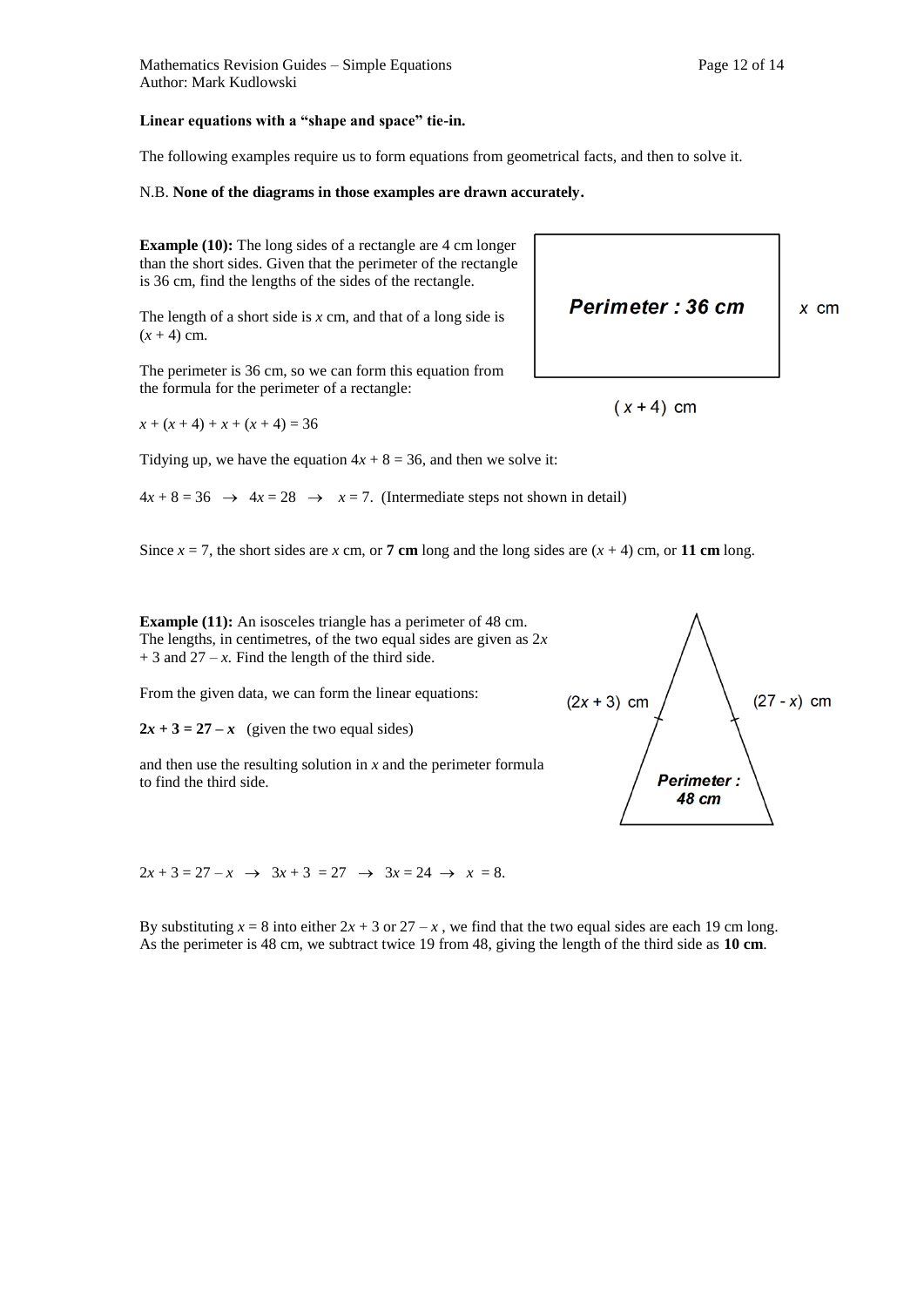**Example (12):** An obtuse angle of a parallelogram is  $(3x + 15)$ ° and an acute one is  $(135 – 2x)$ °. Find the sizes of both angles.

The two labelled angles are allied (co-interior) and therefore their sum is 180°.

We can therefore form the equation  $3x + 15 + 135 - 2x = 180$  and solve it.

We simplify this as  $x + 150 = 180$ , and thus  $x = 30$ .

Substituting  $x = 30$  into  $3x + 15$  gives us the obtuse angle of  $105^\circ$ . The acute angle is thus **75°** by the laws of allied angles.

(Check: when  $x = 30$ ,  $135 - 2x = 75$ ).

**Example (13):** The angles in a triangle are  $3x^{\circ}$ ,  $2x^{\circ}$  and 5*x*°.

What type of triangle is it ? Justify the answer with full working.

The angle sum of a triangle is 180°, so we form the equation  $3x + 2x + 5x = 180$  and solve it.

This simplifies to  $10x = 180 \rightarrow x = 18$ .

The angles in the triangle are  $3x^* = 54^\circ$ ,  $2x^* = 36^\circ$  and  $5x^* = 90^\circ$ .

This particular triangle is therefore **right-angled.**